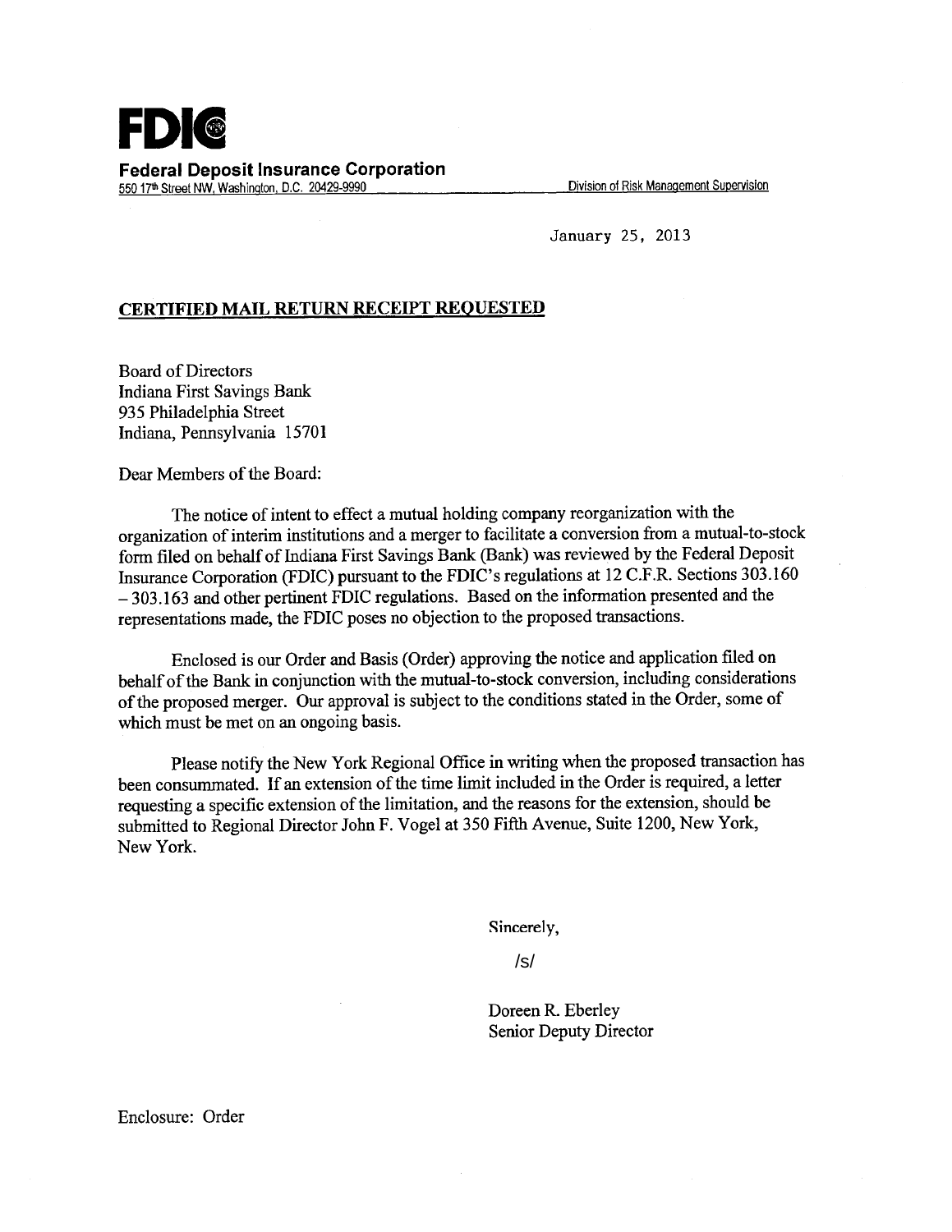Board of Directors Indiana First Savings Bank Page 2

cc: Steve Lanter, Esq. Luse Gorman Pomerenk & Schick, P.C. 5335 Wisconsin Avenue, N.W., Suite 400 Washington, D.C. 20015-2035

> Joseph Moretz Manager of Corporate Applications Pennsylvania Department of Banking Market Square Plaza 17 North Second Plaza Suite 1300 Harrisburg, Pennsylvania 17101

> > $\bar{a}$

 $\bar{z}$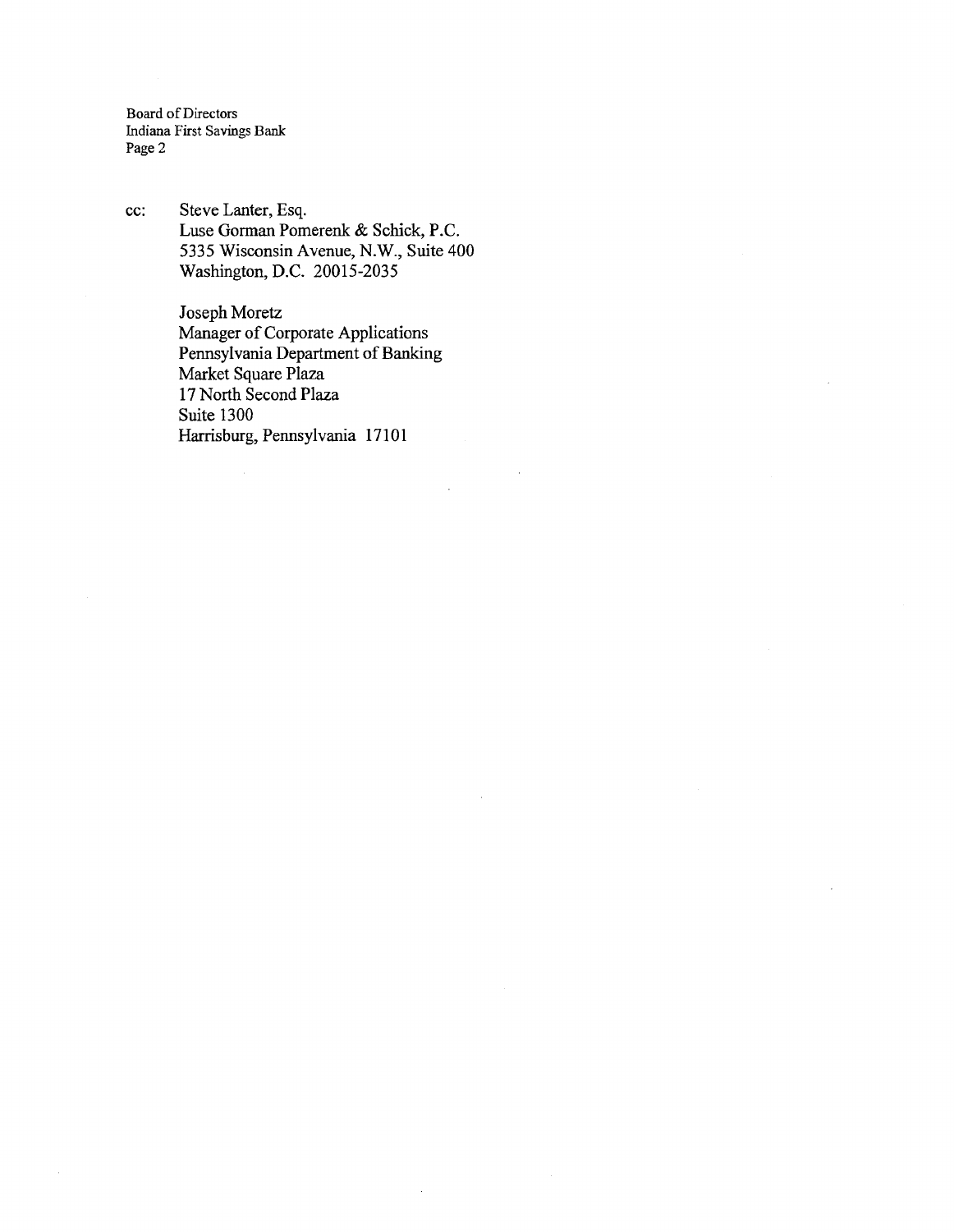## FEDERAL DEPOSIT INSURANCE CORPORATION

Indiana First Savings Bank Indiana, Pennsylvania

Application for Consent to Merge

## ORDER AND BASIS FOR CORPORATION APPROVAL

Pursuant to Section 5 and Section 18(c) and other provisions of the Federal Deposit Insurance (FDI) Act, an application has been filed on behalf of Indiana First Savings Bank, Indiana, Pennsylvania (Bank), currently a state-chartered, mutually-owned Deposit Insurance Fund (DIF) member with total resources of \$281,771,000 and total deposits of \$240,519,000 as of September 30, 2012. The application is for the FDIC's consent to merge with Indiana Interim Stock Savings Bank Two, Indiana, Pennsylvania, a proposed Pennsylvania interim stock savings bank. In addition, applications have been filed with the Federal Reserve Bank for the establishment of InFirst Bancorp, Inc., a *de novo,* mid-tier Maryland stock holding company, and InFirst Bancorp, MHC, a *de novo* Pennsylvania mutual holding company.

The transaction is to effect the Bank's plan of reorganization, which provides for the following:

- Bank will organize an interim stock savings bank, Indiana First Interim Savings Bank One (Interim One).
- Interim One will organize an interim stock savings bank, Indiana First Interim Savings Bank Two (Interim Two).
- Interim One will organize a Maryland organized stock holding company, InFirst Bancorp, Inc., (Stock HC) as a wholly owned subsidiary.
- Bank will convert to a stock form and exchange its articles of incorporation for articles of incorporation of a Pennsylvania-chartered stock savings bank to become a stock bank (Resultant Bank).
- The shares of Interim One will be cancelled, and Interim One will exchange its articles of incorporation for Pennsylvania-chartered mutual holding company articles of incorporation to become the mutual holding company, InFirst Bancorp, MHC (MHC).
- Simultaneously with the prior two steps, Interim Two will merge with and into the Resultant Bank (Interim Merger), with the Resultant Bank as the resulting subsidiary of the MHC. The initially-issued stock of the Resultant Bank will be transferred to the MHC in exchange for membership interests in the Mutual HC.
- The MHC will contribute the capital stock of the Resultant Bank to the Stock HC, and the Resultant Bank will become a wholly owned subsidiary of the Stock HC.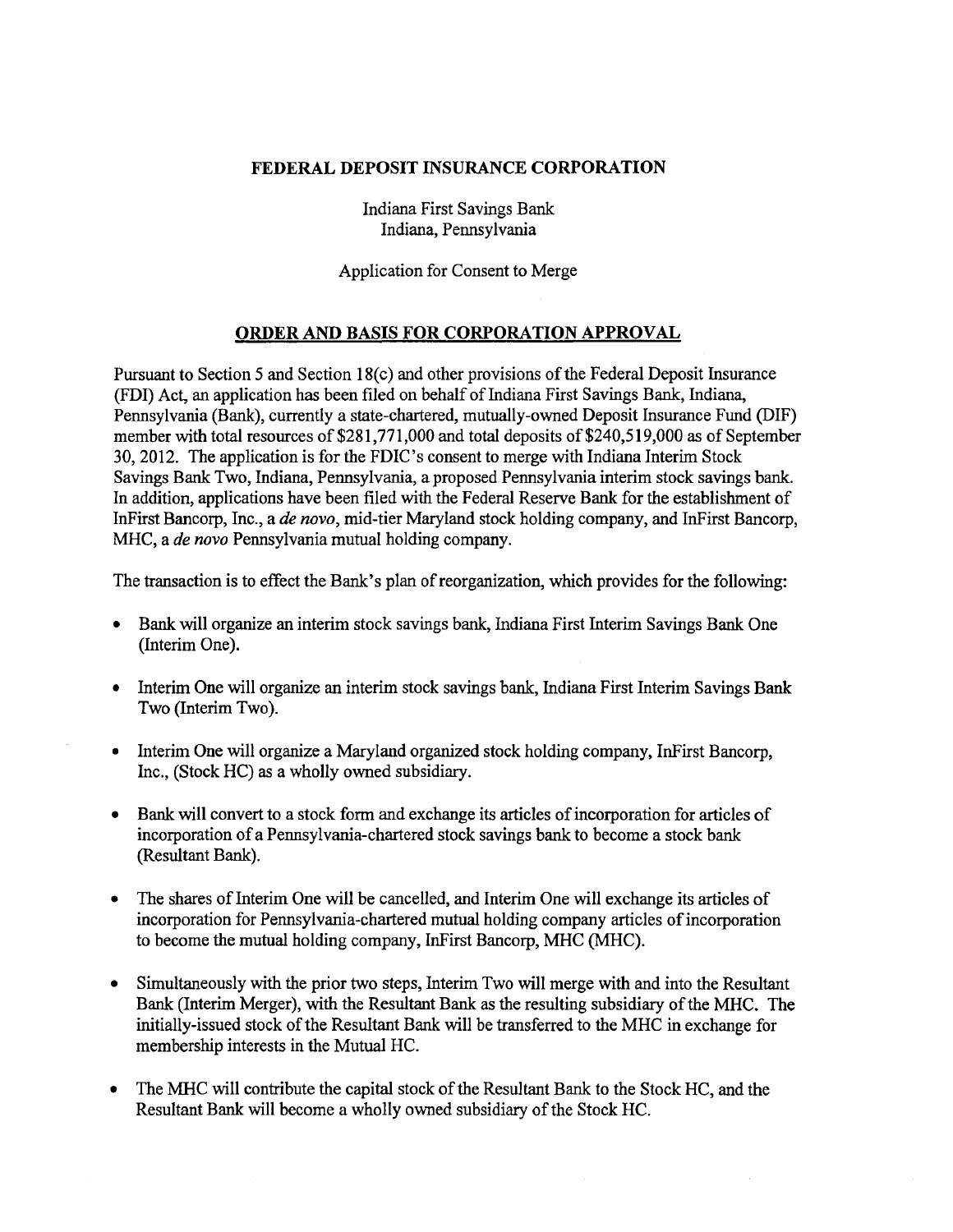Upon consummation of the reorganization, the deposits of the Resultant will continue to be insured under the DIF. On the effective date of the reorganization, Indiana First Savings Bank will be a stock bank that is wholly owned by InFirst Bancorp, Inc., Indiana, Pennsylvania, which will be wholly owned by InFirst Bancorp, MHC, Indiana, Pennsylvania, and will retain all the mutual interests of the former Bank.

On November 19,2012, the Federal Reserve Bank of Cleveland approved applications to allow the establishment of InFirst Bancorp, Inc., to become a mid-tier stock holding company and of lnFirst Bancorp, MHC to become a mutual bank holding company. Further, the Pennsylvania Department of Banking and Securities granted Indiana First Savings Bank the conditional authority to conduct banking business as a stock bank on October 26, 2012.

Following consummation of the merger, Indiana First Savings Bank will operate the same banking business, with the same management, at the same locations now being served by the Bank. The proposed transaction will not alter the competitive structure of banking in the market served by the Bank. Indiana First Savings Bank's main office will continue to be located at 935 Philadelphia Street, Indiana, Pennsylvania.

Notice of the proposed transaction, in a form approved by the FDIC, has been published pursuant to the FDI Act. A review of available information, including the Community Reinvestment Act (CRA) Statement of the proponent, disclosed no inconsistencies with the purposes of the CRA. Indiana First Savings Bank is expected to continue to meet the credit needs of its community, consistent with the safe and sound operation of the institution.

In connection with the merger application, the FDIC has taken into consideration the financial and managerial resources and future prospects of the proponent banks and the Resultant Bank, the convenience and needs of the community to be served, and the effect of the proposed transaction on competition. The FDIC has also taken into consideration the effectiveness of the insured depository institutions involved in the proposed merger transaction in combating moneylaundering activities, and the risk posed by the transaction to the stability of the U.S. banking or financial system.

Having found favorably on all statutory factors, it is the FDIC's judgment that the application for Consent to Merge is hereby approved, subject to the following conditions, some of which are continuing in nature:

- 1. That, except for the proposed transfer of stock to InFirst Bancorp, MHC and the contribution of that stock by InFirst Bancorp, MHC to InFirst Bancorp, Inc., no shares of the stock of Indiana First Savings Bank shall be sold, transferred or otherwise disposed of, to any person (including any Employee Stock Ownership Plan) unless prior notice is provided to, and non-objection is received from, the FDIC;
- 2. That, prior to a sale, transfer or other disposition of any shares of InFirst Bancorp, Inc., by InFirst Bancorp, MHC, to any person (including any Employee Stock Ownership Plan) or a conversion of InFirst Bancorp, MHC, to stock form, Indiana First Savings Bank will provide written notification to the FDIC and provide the FDIC with copies of all documents filed with the state and federal banking and/or securities regulators in connection with any sale, transfer, disposition or conversion;